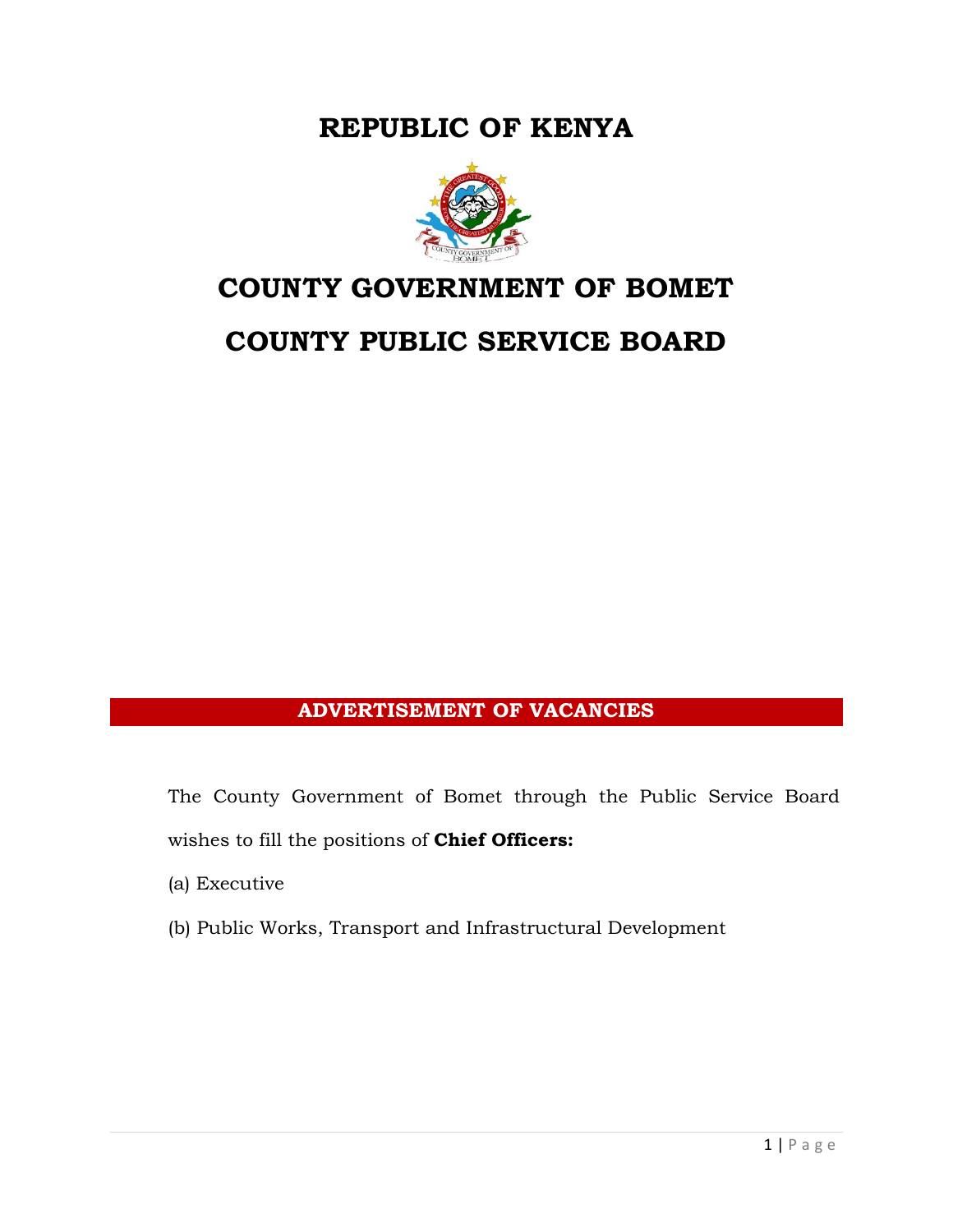#### **1. CHIEF OFFICER EXECUTIVE – ONE (1) POST – 'CPSB 02'**

#### **Terms of Service: Contract (Fixed term contract)**

The Chief Officer shall be the authorized officer in the department and shall be responsible to the respective County Executive Committee Member.

#### **Duties and Responsibilities**

- The administration of a County Department
- Formulation and implementation of effective programs to attain Vision 2030 and sector goals
- Development and implementation of strategic plans and sector development plans
- Implementation of policies and regulations
- Providing Strategic Policy direction for effective service delivery
- Ensuring compliance with the National Values and Principles of good governance and Principles and values of Public Service as outlined in Articles 10 and 232 of the Constitution of Kenya respectively
- Performing any other duties as may be assigned from time to time

#### **Requirements for Appointment**

For appointment to this position, the person should:

- Be a Kenyan citizen
- Have a Bachelor's degree from a university recognized in Kenya.
- Possession of a Master's degree in a relevant field will be an added advantage.
- Must be a member of a professional body relevant to the position applied for and in good standing.
- Have vast knowledge and experience of not less than Ten (10) years in the relevant field, Five (5) of which must have been at a managerial position.
- Be conversant with the Constitution of Kenya and all the devolution laws.
- Demonstrate thorough understanding of county development objectives and vision 2030.
- Be a strategic thinker and result oriented.
- Have excellent communication, organizational and interpersonal skills.
- Have capacity to work under pressure to meet timelines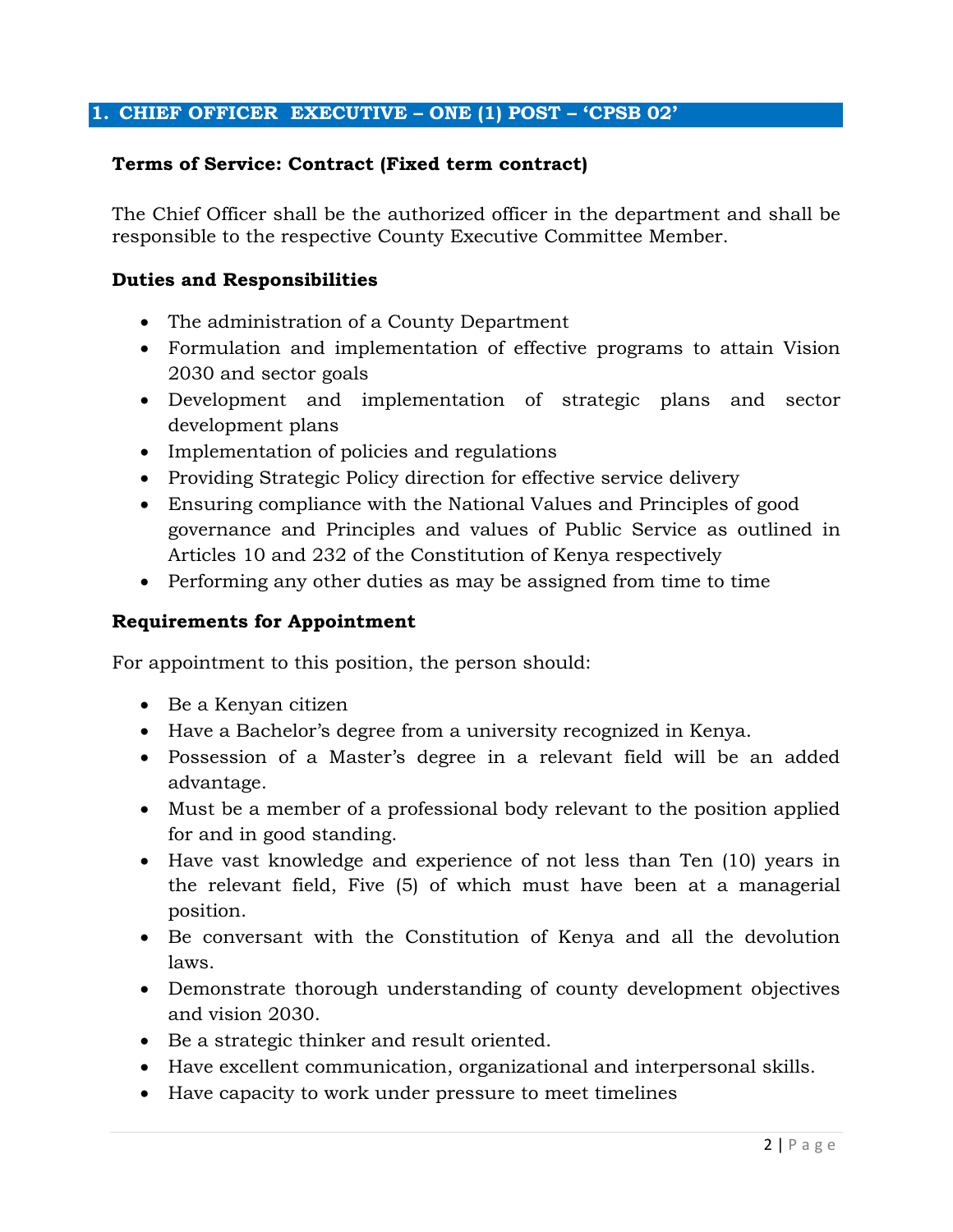- Have ability to work in a multi-ethnic environment with sensitivity and respect for diversity.
- Be computer literate
- Demonstrate understanding and commitment to the values and principles as outlined in Articles 10 and 232 of the Constitution of Kenya, 2010
- Satisfies the requirement of Chapter Six of the Constitution of Kenya, 2010

Salary: As prescribed by Salaries and Remuneration Commission (SRC)

### **2. CHIEF OFFICER PUBLIC WORKS, TRANSPORT AND INFRASTRUCTURAL DEVELOPMENT – ONE (1) POST – 'CPSB 02'**

#### **Terms of Service: Contract (Fixed term contract)**

The Chief Officer shall be the authorized officer in the department and shall be responsible to the respective County Executive Committee Member.

#### **Duties and Responsibilities**

- The administration of a County Department
- Formulation and implementation of effective programs to attain Vision 2030 and sector goals
- Development and implementation of strategic plans and sector development plans
- Implementation of policies and regulations
- Providing Strategic Policy direction for effective service delivery
- Ensuring compliance with the National Values and Principles of good governance and Principles and values of Public Service as outlined in Articles 10 and 232 of the Constitution of Kenya respectively
- Performing any other duties as may be assigned from time to time

#### **Requirements for Appointment**

For appointment to this position, the person should:

- Be a Kenyan citizen
- Have a Bachelor's degree from a university recognized in Kenya.
- Possession of a Master's degree in a relevant field will be an added advantage.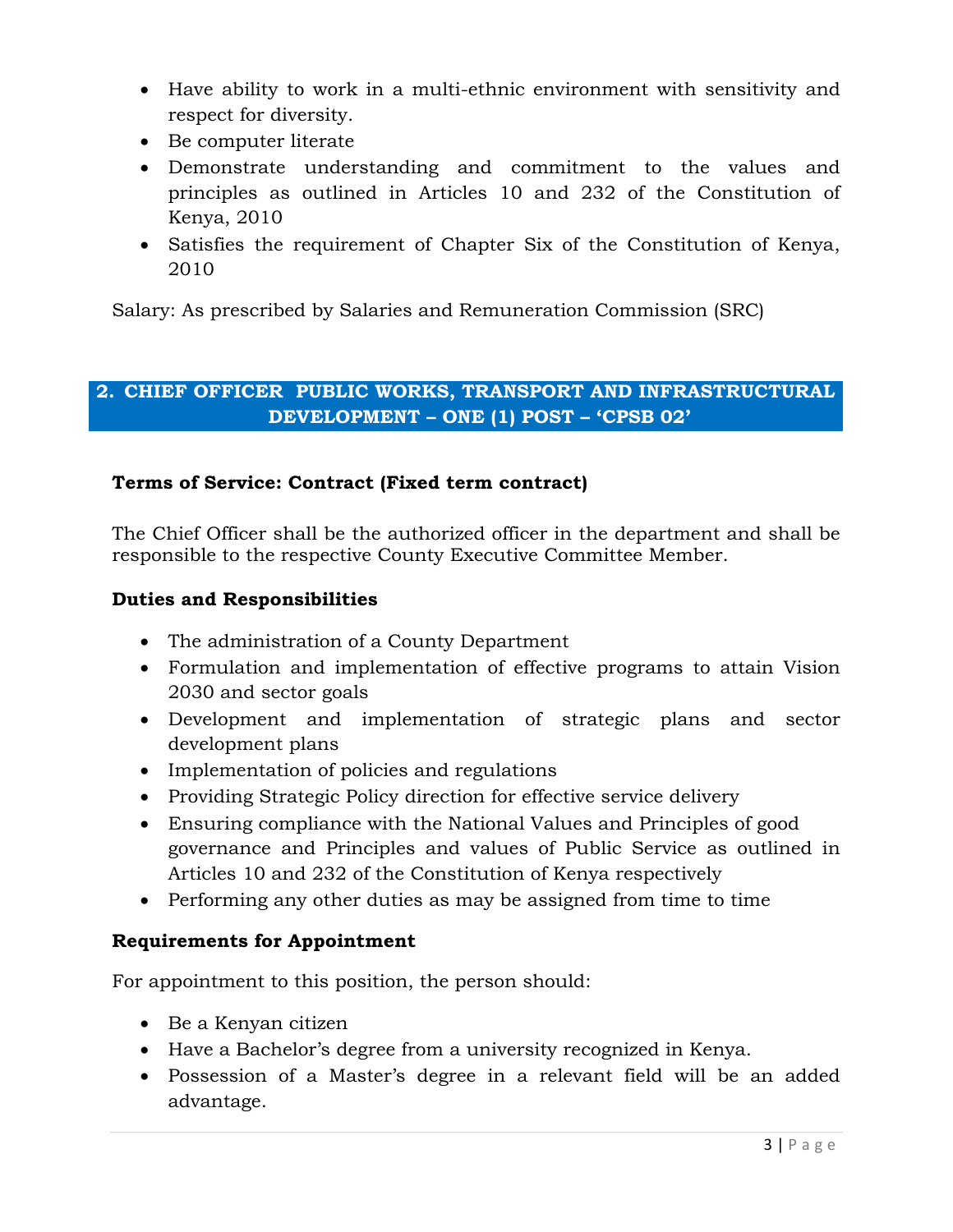- Must be a member of a professional body relevant to the position applied for and in good standing.
- Have vast knowledge and experience of not less than Ten (10) years in the relevant field, Five (5) of which must have been at a managerial position.
- Be conversant with the Constitution of Kenya and all the devolution laws.
- Demonstrate thorough understanding of county development objectives and vision 2030.
- Be a strategic thinker and result oriented.
- Have excellent communication, organizational and interpersonal skills.
- Have capacity to work under pressure to meet timelines
- Have ability to work in a multi-ethnic environment with sensitivity and respect for diversity.
- Be computer literate
- Demonstrate understanding and commitment to the values and principles as outlined in Articles 10 and 232 of the Constitution of Kenya, 2010
- Satisfies the requirement of Chapter Six of the Constitution of Kenya, 2010

## **Salary: As prescribed by Salaries and Remuneration Commission (SRC)**

## **NOTE:**

- *1. Job descriptions and specifications can be found on the County Government website [www.bomet.go.ke](http://www.bomet.go.ke/) or Public Service Board recruitment portal, [www.cpsbbomet.net](http://www.cpsbbomet.net/)*
- 2. *Applications can only be submitted online on or before 30th April, 2021 through Bomet County Public Service Board recruitment portal, [www.cpsbbomet.net](http://www.cpsbbomet.net/) Or from a link in Bomet County website, [www.bomet.go.ke](http://www.bomet.go.ke/) Manual applications will not be accepted.*
- 3. *Documents for purposes of complying with Chapter Six of the Constitution of Kenya 2010, will be required from those who will be shortlisted.*
- 4. *Only shortlisted and successful applicants will be contacted*.

*Salary and benefits: As per the guidelines provided by the Salaries and Remuneration Commission*

'The County Government of Bomet is an equal opportunity employer; women and persons with disabilities are encouraged to apply'.